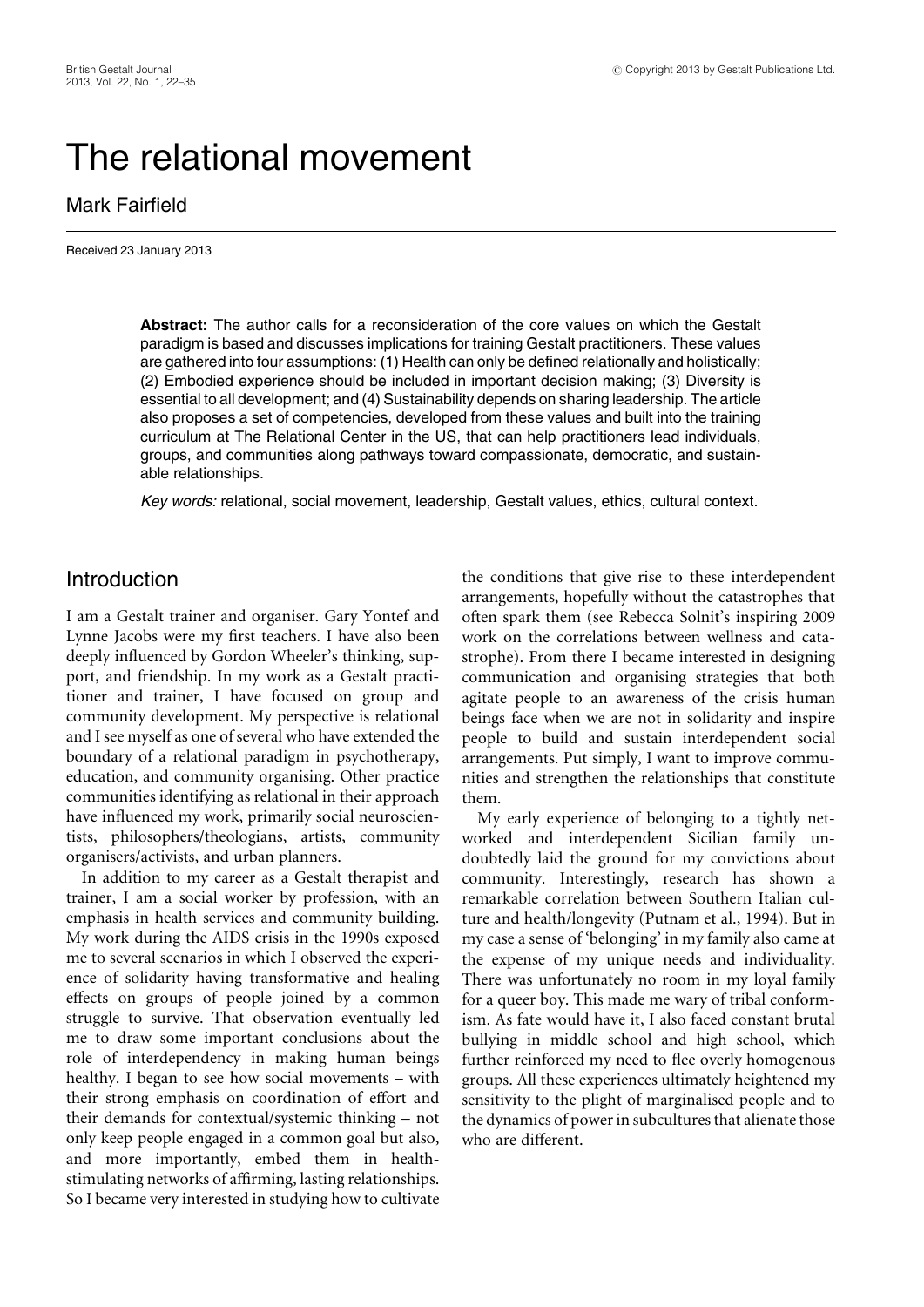## Gestalt: a critique of psychology

As a Gestalt trainer, my central concern has been to support mental health practitioners to understand Gestalt therapy as a critique of psychology, one of the developments out of the wider countercultural Gestalt experiment grounded in post-WWII radical ecology (Stoehr, 1997). In my teaching experience, I have noticed that Gestalt practitioners find it helpful to be grounded in the history of that movement because it helps them identify the core values central to the Gestalt paradigm:

- 1. Health can only be defined relationally and holistically.
- 2. Embodied experience should be included in important decision making.
- 3. Diversity is essential to all development.
- 4. Sustainability depends on sharing leadership.

Gestalt therapists have been spreading these values since the founding of their method in the midtwentieth century. At its onset, Gestalt's ecological and relational theories of self and change radicalised psychology, leading to the formulation of a new orientation to psychotherapy. I believe Gestalt practitioners have been using therapeutic activities as a vehicle for spreading these radical attitudes and inspiring their clients to embrace their wider implications for society. And I believe practitioners have engaged in this kind of culture spreading even if they have not always been aware of doing it.

Yet as the practice of psychotherapy became more professionalised, Gestalt practitioners would have felt increasing pressure to contend with other values and assumptions in line with the dominant (generally positivist and individualistic) culture of clinical psychology. The challenge of fitting in with other professional mental health providers would naturally complicate the commitment to a values-driven, countercultural perspective. Most of the complication has to do with navigating the pervasive consumerism and materialism of contemporary culture, a culture that pulls mental health care inevitably into a consumer (in many cases luxury) service/exchange framework.

In the face of these market conditions, Gestalt practitioners are confronted with a choice about how explicitly to communicate the principles of their historical movement in their work. What complicates that choice further is the pressure to meet a commonly perceived standard that mental health care should be valuesneutral. Many psychotherapy supervisors urge their students to be careful not to 'impose' their values on their clients, claiming that service users should be left to make 'their own' decisions about how to live their lives.

I think this position is untenable to a Gestalt practi-

tioner, because (1) it runs counter to the movement that gave rise to Gestalt practice, and (2) it is absurd to try to take up a politically neutral position in any context, but particularly where there is a clear objective to restore 'health', a condition presumed to be better (literally, of higher value) than 'disease'. So my question is not how to avoid operating from within a valuesdriven framework, but rather what values we must name explicitly so that we are clearly communicating our assumptions about health, wellbeing and change.

Not surprisingly, I did not succeed in spreading the values of the Gestalt paradigm in the course of providing services. So I have redirected my attention to developing a broad-based public education curriculum that promotes the movement's values. It is clear how influential psychotherapy has been in social development in the last century through the exploration of values, attitudes and behaviours within human systems. I have spent many years training and supervising new mental health providers to appreciate that they are well positioned to use that influence to shape the broader culture. But doing so rides on the provision of tertiary care to people who are already in high states of distress. In other words, I have spent much of my time worrying about how to subtly disperse a culture of relational values while bandaging up the emotional wounds sustained as a consequence of living in an individualistic culture. It is time to turn my attention to preventing that harm and promoting a healthy culture, and from my perspective, the way to do that is to confront the myth of independence and develop alternative, sustainable arrangements in social, economic and environmental systems.

# Social engagement keeps us healthy

Evidence from many domains of research now suggests that we are evolved to be healthiest and happiest when we are striving together – actually in close contact – and depending on each other to meet our needs. Harvard political scientist Robert Putnam's bestselling analysis of growing isolation in American life, *Bowling Alone* (2000)*,* offers sobering statistics correlating social capital with a variety of conditions widely associated with health and wellbeing, including increased immune function, longer life expectancy, more economic stability, and safer neighbourhoods. Putnam's research confirms that people who are embedded in highly participatory communities – an array of civic associations, voluntary organisations, and informal networks of mutual care – enjoy healthier, happier lives.

Social capital derives its value from the trust we come to place on those in our networks cooperating with us to create sustainable benefit. In her account of the evolution of breeding and childrearing practices, the cele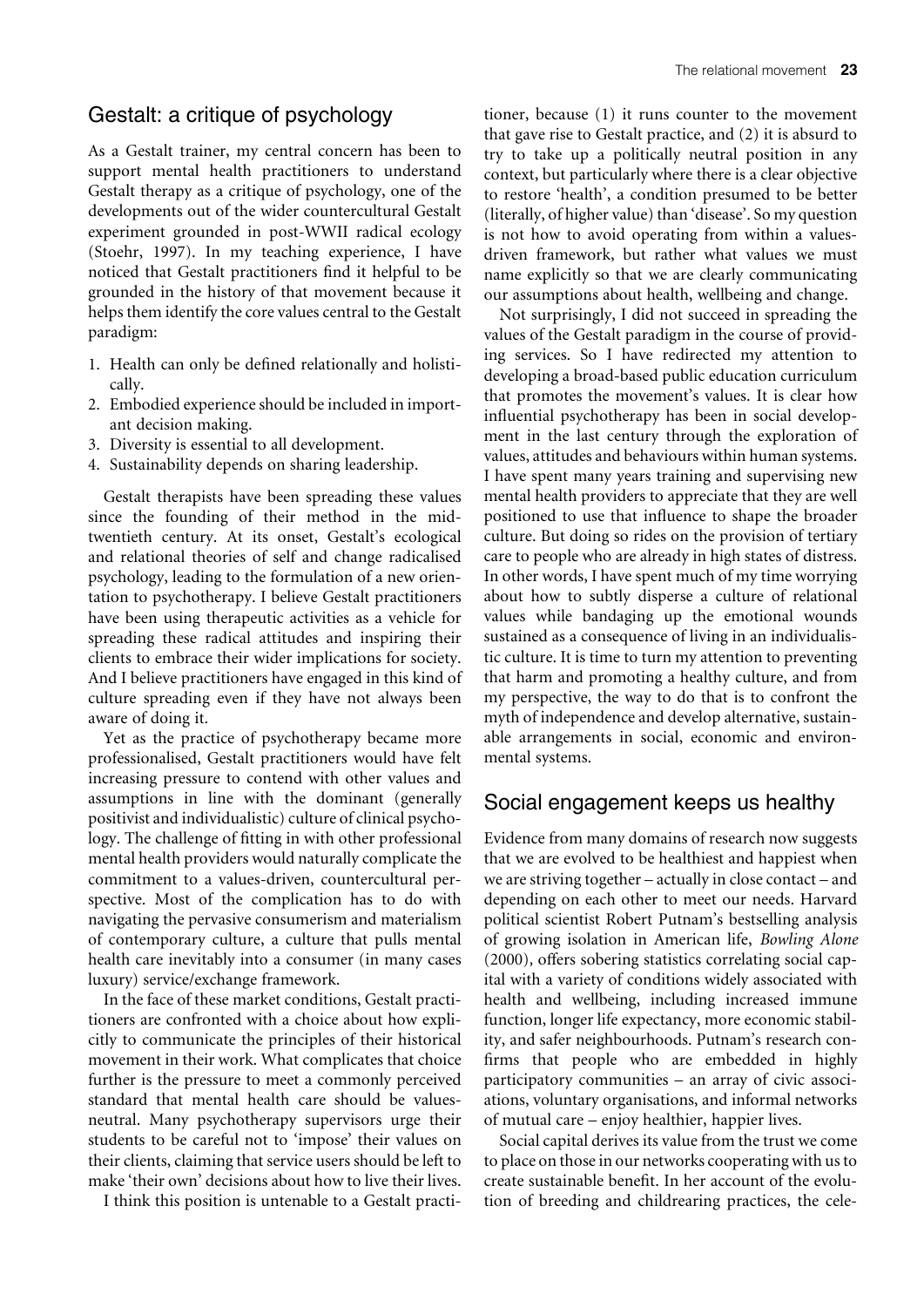brated anthropologist Sarah Blather Hrdy (2009) underscores the important role that cooperation played historically in ensuring the sustainability of the human species. Hrdy traces the origins of human cooperation to new skills for mutual understanding and emotional resonance that evolved during an age when various recurring dilemmas, such as sporadic food supplies and unpredictable climate changes, demanded explicit practices that would distribute responsibility for ensuring the survival of offspring through to weaning and self-feeding. The Pleistocene human child had no hope of surviving if his mother could not rely on her community to collaborate in caring for him. The demand to cooperate called forth the development of mind-reading skills, sophisticated capabilities for reading and evaluating others' intentions. Even now, this human ability continues to sustain us by facilitating the process in which caregivers and infants engage to form the secure attachments that foster our prosocial sensibilities.

In the field of psychology, John Bowlby's notion of attachment (1969) gets at the important role this kind of mutual understanding plays in ensuring mother and infant can work adequately well together, creating a context of care that exerts a shaping influence on the infant's character well into adulthood. Bowlby's theory, which has become a cornerstone in human development models, was most notably supplemented by Mary Ainsworth in the 1970s (Ainsworth et al., 1979) and by Main and Solomon a decade later (1986). Neuroscience entered the argument in the mid-1990s, positing mirror neurons as one physical medium by which attachment dynamics most likely take place (e.g. Gallese et al., 1996; but see also Gallese, 2001, and Fogassi et al., 2005, for more recent applications to empathy studies). Psychiatrist Daniel J. Siegel's work synthesises all these important contributions into a framework for understanding the influence the caregiving surround exerts on the human brain in early childhood in ways that influence us profoundly throughout our adult lives (Siegel, 1999; 2009).

Much of this research, however, assumes the point of entry into this health- and growth-promoting attunement is the mother/child dyad, particularly in the traditions of attachment theory and interpersonal neurobiology. Taking issue with this assumption, Sarah Hrdy argues for a wider, more systemic focus that accounts for the important role that *alloparents* (literally, others nearby who parent) have played historically in providing a community of care for children. Hrdy emphasises that historically it has been the village community not only complementing but actually enabling adequate mothering.

Hrdy shows that infants are wired to read others' intentions – not just mothers' – and when those intentions promise investment in their wellbeing, infants feel hope and reach for care. Clearly something like this scanning for investment continues into adulthood, as mothers sense when their families, clans, or tribes intend to share in caring for their newborns. In foraging cultures, when that investment is missing, mothers are known to abandon their infants. Hrdy wonders whether a similar kind of resignation may be operating in the contemporary correlations found between postpartum depression and a new mother's perception that she receives low social support. Perhaps most depression is a despairing response to signals that in some way we will not have the support of our social environment. Putnam's statistics would seem to lend weight to this position, linking all sorts of problems – emotional, intellectual, medical, and economic – with social disengagement.

Restating the position more emphatically, putting our capacities for cooperation and mutual understanding to use by organising our lives in collaborative ways activates a two-million-year-old potential for strength and resiliency. Attempts at collaboration often go awry, however, as they surely must have gone again and again in the last two million years, inspiring frustration or even dread precisely because those attempts can deliver us into sheer chaos or deep disappointment.

## However, we are isolating more and more

Certainly, the inclination to think of ourselves as isolated, bounded beings reaches back for millennia (Wheeler, 2000; Taylor, 1992), but Putnam illustrates how habits of enacting isolation ballooned particularly in the US somewhere around the mid-twentieth century, and offers some tentative explanations. Demographic changes have increased the complexity of our collective life, making critical tasks like planning and coordinating action with others more difficult (Putnam and Goss, 2002). Generational succession (from the civic participants born in the 1920s and 1930s to the baby boomers born from the 1940s through the 1960s) is another significant factor, according to Putnam, with the advancement of virtual technologies and increases in viewing or spectator leisure activities introducing a menu of alternatives to the community engagement associated with the civic generation. In fact, Putnam apportions the greatest part of the blame to this generational drift, underscoring how this gradual replacement has ushered in different values and beliefs that tap deeper into the vein of rugged individualism flowing within American culture.

Underlying all of the factors Putnam highlights are the themes of change and difference, two constants in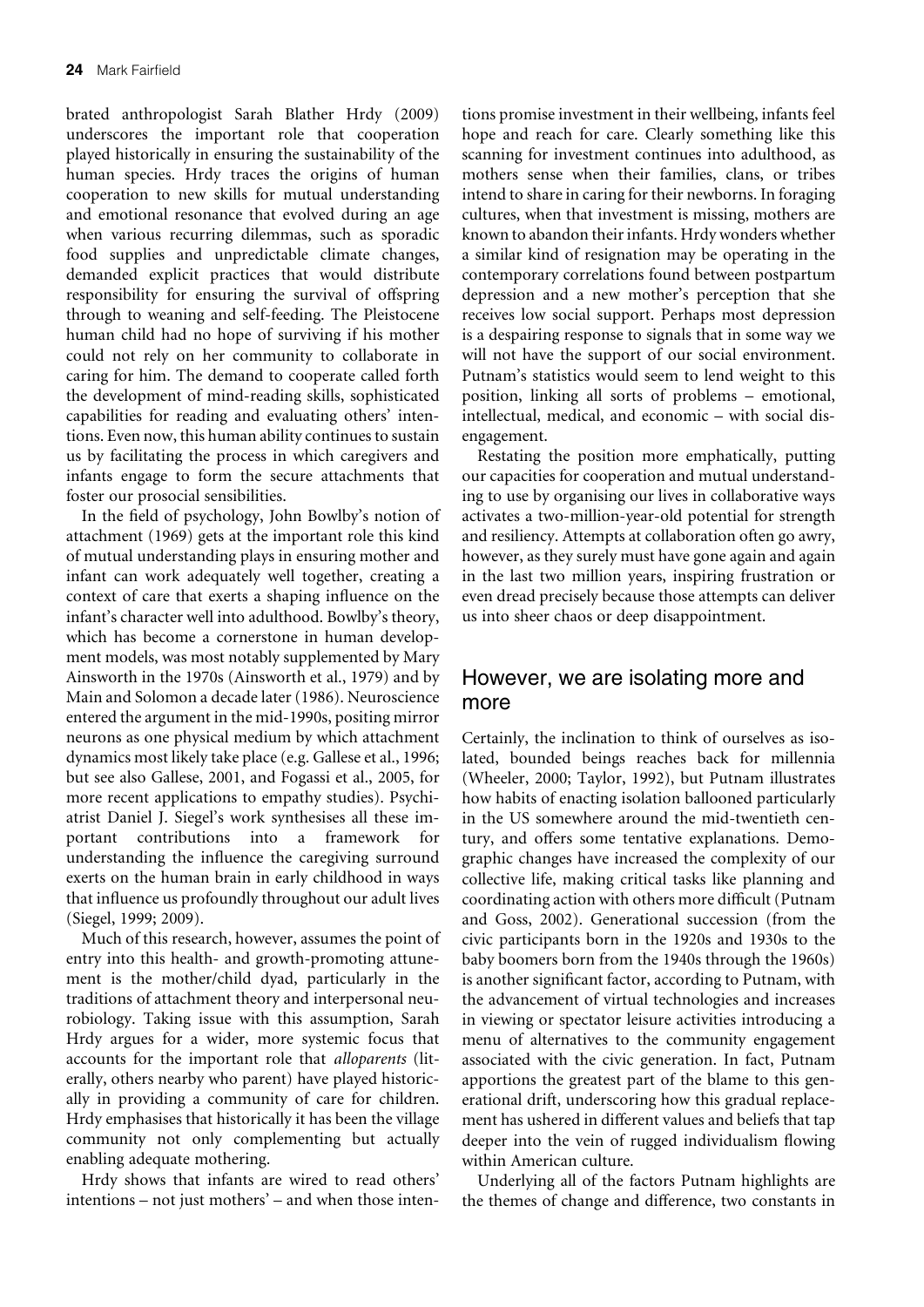life that nevertheless can unsettle or even terrify us when they happen too quickly or too drastically. Our changing cultural situation, for example, has thrown us all into close proximity with many different human varieties – ethnicities, colours, sexualities, cultures, etc. What once was remote or even unheard of is now right at our doorsteps. It is no surprise that many of the communities to which we can point as models of a wellcoordinated and harmonious collective are also noticeably homogeneous. While we do have an evolved capacity for reading others' intentions, we have never before been forced to use it in such complex contexts. If we cannot read the people who live in our village, then how can we trust the village to be invested in our wellbeing? There is an important connection between the difficulties we have reading each other and our recoil from communal forms of life.

Still another issue stands as a barrier to social engagement, particularly for disenfranchised groups such as those living in poverty, people of colour, sexual minorities, and the chronically disabled. Robert Wuthnow (2002) speculates on the declines in civic participation outlined in Putnam's work, reminding us that social capital is capital, after all, and therefore may be said to function in an exclusionary way, 'causing some segments of the population to feel unwelcome and to cease participating, or failing to provide the resources that people need to engage in civic activities' (p. 79). The bonds of trust that tie individuals to each other and to their tribe are bonds that exclude as sure as they include, and exclusion is the operative signal that we have been left behind.

But if we do not have the village, we must take care of ourselves. Self-reliance, more than a mere coping strategy, is a virtue in American culture and the very essence of the rugged individual. We are proud of our independence, yet we can see how impossible it is to avoid depending on support. Our options are not to be dependent or independent; our options lie in the things on which we can depend. Mostly, we feel more secure when we have immediate access to the things we need and we feel most worried when that access is blocked. If we cannot count on others to participate in ensuring our needs are met, then naturally we need to have control over the resources on which we rely.

Settling on control as a means for security, however, introduces an interesting polarity. We feel dread when we are not in control, precisely because we are likely to be mishandled or even annihilated at the mercy of those who cannot read our needs and longings and whose intentions we also cannot read. To complicate matters, those 'unfortunates' who have very little control over the resources they need also inspire our dread (by proxy), so we work to distance ourselves from 'them'. As all this unfolds, the dreading transforms into hunger, the desire to be taken care of (e.g. pampered, tended to, catered to). Within this dense web of meaning, the only acceptable arrangement – which must reconcile our need for control with our need to be cared for – leads us to our now infamous penchant for purchasing services. Of course, we tend to think of our ability to access what we need as 'independence', distracting us from the core issue of control (Fairfield and O'Shea, 2008). We cannot tolerate surrendering to the mercy of others but we also cannot tolerate foregoing the feeling of being cared for. So instead we assume a compromised position of spectator: we see the possibilities of care and somehow want to keep them in our line of vision, but only at a distance, usually across a shop counter.

With humanising interdependency out of our reach, we are left to our limited options for coping. The need to find a substitute for the care and attention of others – something we know instinctively will make us feel more secure – compels us to produce endless stimulating and soothing products and activities that mimic social engagement. The list is infinite: video games, unlimited satellite channels, slot machines, virtual reality and simulation games, avatars, twittering, social networking, and especially the interactions we crave with skilled sales people who delight with us in our consumption habits.

We have many ways to fend off our worries about being misunderstood, disappointed, hurt, dropped – left behind. We have medications we can take to transport us momentarily from our dread. We have endless diversions to superimpose on our loneliness. We can shop. We can dine. We can drink. We can play. But nothing we do on our own will dispel the curse of isolation. Even when we are most amused, our human neurobiology is taking stock of how dense or meagre are our social networks, calculating the costs and benefits for each of us to take up space in the world and breathe the air so many others need. We are constantly responding to the quality of our relationship with our context.

# How therapy interventions can perpetuate the problem

In the West, we place responsibility for wellness squarely on the individual, but holding an individual responsible for what has been culturally constructed creates suffering by leaving us each to wrestle with a problem we could never have created on our own. Help is available, but only if it comes out of recognition of where the problem began and only if it offers strategies to address the conditions creating and maintaining it. In our current cultural situation, this requires a paradigm shift toward holistic thinking and integrative solutions.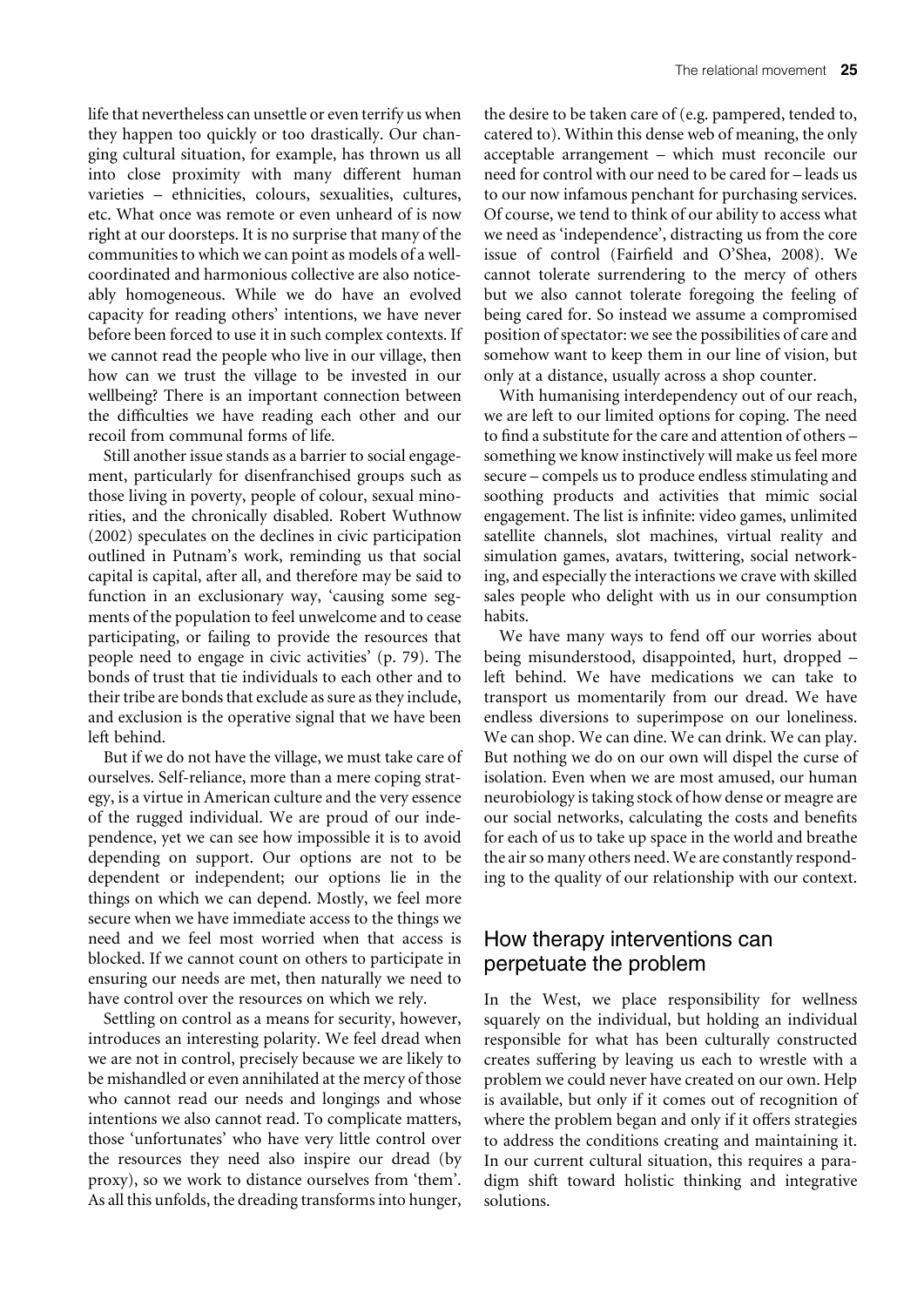Interventions that prioritise withdrawal from the environment in lieu of social engagement do not achieve this kind of help. The following example illustrates how this happens.

#### How Jan became self-reliant

Jan is a forty-three-year-old, single, obese woman who lives alone and is anxious most of the time. Her support network is meagre. She is terrified of social situations because she assumes she stands out in crowds, an object of disgust and derision. When she has to go out in public, she frets for days trying to find some way to avoid her inevitable shame. She cannot sleep without medication. Jan's doctor informs her that he will no longer renew her sedative prescription until she agrees to see a psychotherapist. She reluctantly consents.

Bob is Jan's new therapist. Each week he faithfully listens to her difficulties, even though each week the listening overwhelms and burdens him. He becomes anxious when Jan pleads with him for help. It feels like more responsibility than he can carry, as if she is putting her whole weight against him, crying out, 'I cannot support myself at all, so you do it for me'. But Bob says none of this to Jan, showing her only positive regard and at least the appearance of interest. He will not share his feelings with Jan because such self-disclosure is avoided in his profession.

After several sessions, Bob finds himself focusing on helping Jan get to the bottom of her anxiety. He suggests a workbook she can buy that will help her track her thoughts to identify distorted perceptions and selfdefeating beliefs, the widely accepted source of anxiety. This process repeatedly invites Jan to consider the result of a lack of care from others as the product of her habits of thought.

Bob wants to instill hope and stimulate more creativity by offering alternative storylines that leverage a different logic that had not occurred to Jan. While these are more optimistic threads to weave into Jan's plot, they seem to Jan to come out of nowhere. Or, she comes to think, perhaps we all merely invent the threads of our lives. The thread Bob weaves into Jan's story reminds her that, in fact, this is a story after all, and one that she creates in her own mind. When she looks to others for answers, she misses her opportunity to create a different reality.

Eventually Jan starts to notice a sparkle in the thread Bob has offered her. She takes to the idea that she might have more power than she realises. If only she could focus less on how the world treats her and concentrate more on what she wants for herself. So she tries to persuade herself that if other people are unreliable, she doesn't actually need them. She starts to spin a new story of self-reliance.

Inspired by Jan's newfound motivation to change,

Bob points to some additional resources she could access. He suggests she join a meditation group. Despite her apprehension, Jan starts attending the group regularly.

Surprisingly, within a few weeks Jan actually feels some relief from her anxiety. She is sleeping better, feeling more relaxed, and more comfortable in her body. Jan can see how with time and more practice she will have a greater capacity to regulate herself. Of course, she will still come unravelled when confronted by contempt like that displayed by a member of the meditation group when he discovers she has claimed his spot on the floor. She will still be horrified when the woman nearby glares at her as she accidentally brushes her big toe. But she will soon be able to acknowledge these troubles and then let them go. She is learning not to attach and react. This feels far less frustrating and much more comforting.

Jan has found a resource to lean on when she feels afraid and ashamed. It requires pulling back and going within. And that's okay – she is used to solitude. And she cannot really count on anyone else anyway. But at the end of the day, she can count on herself.

#### The problem with self-reliance

With increased self-reliance, Jan was able to calm herself over time and tolerate the persistent anxiety signals. That was progress. But without interdependency, she did not have the information she needed to make sense of those signals. With more self-reliance, Jan became more competent to dissociate from her dread. That was helpful. But without interdependency, her latent capabilities for mutual understanding and cooperation would not emerge to help her discern what was actually toxic about her world. With increased self-reliance, Jan could create a private sanctuary and feel safe. Safety was crucial. But without interdependency, she did not belong to a community that would look after her safety perpetually.

Our emotional states reflect our social context in profound ways. Reading them as individual, personal experiences not only misreads the context but also cuts us off dangerously from what makes emotions intelligible and useful – like the grief we feel when something integral to our stable identities has gone away and we are forever changed. Still, whether or not we understand how it is socially constructed, despair makes us feel sick, sending us in the direction of seeking a cure. If we turn to psychotherapy, we hear a familiar call to selfdiscovery – the cure within.

The central concern among psychologists for roughly the last fifty years has been to develop strategies to change the way we feel, even if our situations are grim. This approach, loosely referred to as Cognitive Behavioral Therapy, has dominated the scientific literature,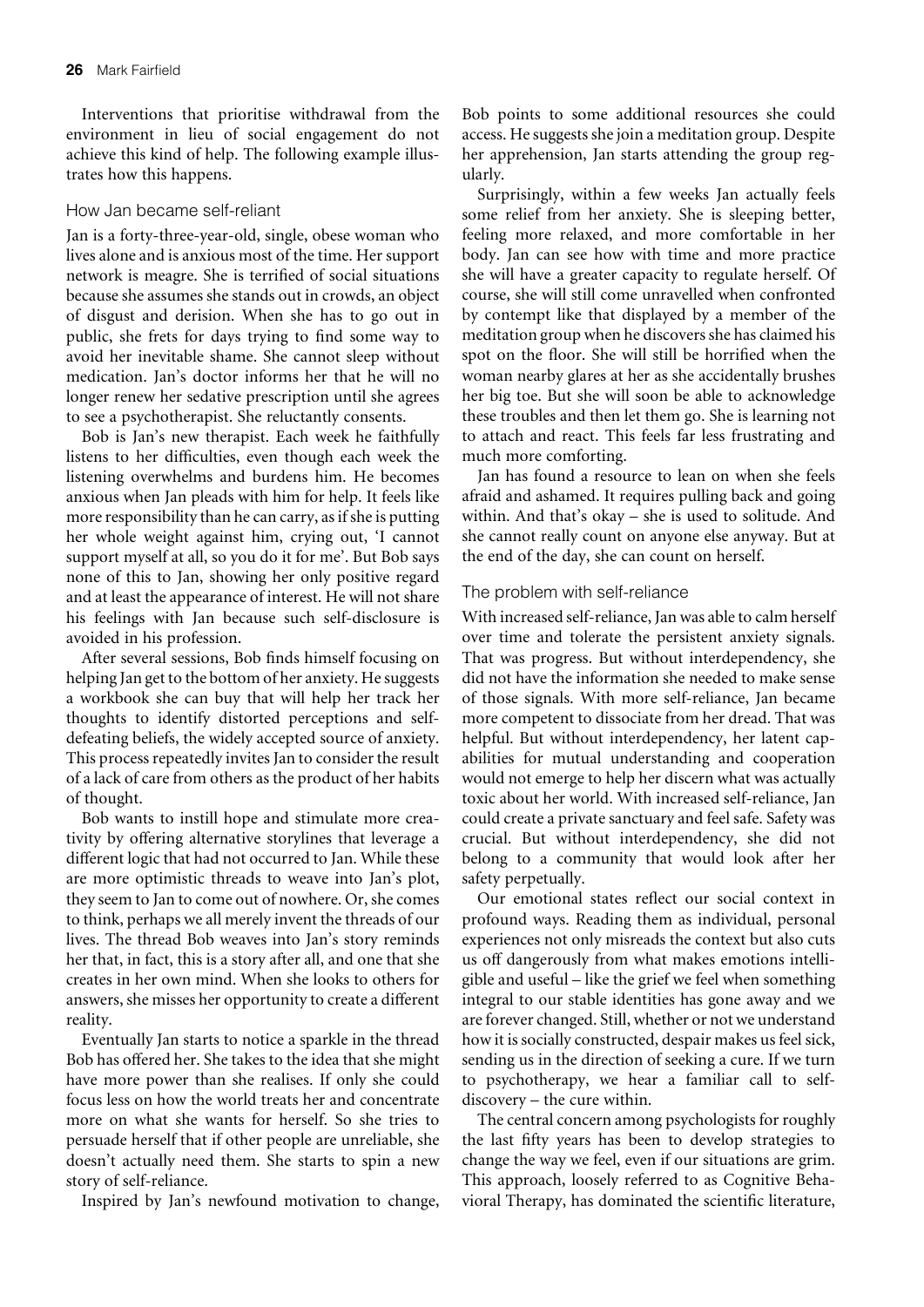while simultaneously working its way into the popular psychology and self-help markets. The titles alone of popular books of the last decade say it all: *How to refuse to make yourself miserable about anything: Yes anything!* (Ellis, 2003a); *Thoughts & feelings: Taking control of your moods and your life (Workbook)* (McKay, Davis and Fanning, 2007); and *Feeling good: The new mood therapy* (Burns, 2000). The goal is to feel good, regardless of our condition. It fits perfectly with our desperate need to be in control.

Spirituality has been invoked for similar purposes. We borrow faith practices that come from deeply engaged, collective societies and then use them for the purpose of enhancing retreat. Certainly mindfulness can help us to stay engaged with environments that trouble us, but our attitudes about social engagement continue to constrain our interest in relying on mindfulness to that end. Instead, we are using meditation to insulate ourselves from each other.

The neurobiological evidence, however, demonstrates how our emotions are regulated and revised in relationship. Neuroscientists Lewis, Amini and Lannon (2001) describe how mutual resonance serves to keep human beings well supported through a process they call *limbic regulation* where

the first person regulates the physiology of the second, even as he himself is regulated. Neither is a functioning whole on his own; each has open loops that only somebody else can complete. Together they create a stable, properly balanced pair of organisms. And the two trade their complementary data through the open channel their limbic connection provides. (pp. 85–86)

Study after study shows how social networks have a direct positive impact on our health (e.g. House, Landis and Umberson, 1988; Schwarzer and Leppin, 1991; Berkman, 1995; Seeman, 1996). We only need to review Putnam's statistics to see the converse: we are sicker, poorer and dumber the more disengaged we are from each other.

While solitude has its place in human experience and certainly can help quiet us when we are beside ourselves with rage, pain or terror, it does not touch our despair, that cavernous feeling that looms when we see no human connection in sight. When solitude is temporary, it is a balm to the soul, a respite from the struggle, a chance to recover so that we can return to life. But when it sprawls for miles upon miles, solitude offers no hope other than a quiet place to hide, sleep, and eventually die.

We need help, but not the kind that turns us back upon ourselves and sends us away to pull it together. We need skill, but not the kind that makes us experts at not needing anyone. We need opportunities for participation, but not the kinds that overburden us. If interdependency is such a crucial ingredient in solving problems, then we must work together to reduce our isolation. So what will catalyse us to form enduring commitments of mutual support and mutual care?

## How mental health practitioners can help

In my conversations with practically anyone who will listen, I focus on agitating about the disengagement promoted in our culture. I remind people of what our feelings tell us about the situations that produce them. I warn how 'help' comes in forms that sometimes distract us from the good reasons why we feel what we feel. And I invite people to reverse this trend by working together to spread a culture of engagement.

When the audience is a group of mental health professionals, I recommend engaging in prevention at least as much as treatment. If we route distress through a mental health service delivery system, we fail to prevent the conditions that lead to that distress. Treatment encourages individuals to change their attitudes and behaviours, whereas prevention invites us to modify the systems that organise our experience. If we want a culture that guarantees people health and abundance, then we all have to change how we invest our time and resources. This takes collective strategy and coordination.

Psychotherapists can have a role in such a coordinated effort. Their skills lie in engaging people in conversations that lead to thinking and behaving differently, which is how psychotherapy has contributed significantly to social development in the last century. But I am worried that its contribution may be leading society into a deeper state of 'soothed disengagement' rather than the coordinated cultural reorganisation we so desperately need for our sustainability. So how can psychotherapists help to catalyse a culture that supports sustainable, diverse, healthy community?

#### Why we need mental health competencies

In fact, the skills and knowledge mental health professionals possess resemble the competencies needed to manage the demands of an increasingly diverse, mobile, and technologically advanced society. Mental health sensibilities are essential, but the activities of psychotherapy may be less so. Unless therapy activities can be modified so that they catalyse greater civic engagement, what may accompany the aimed-for capacity for selfsoothing is an alarming ability to screen out the disturbing information that distresses clients in the first place. Once we are able to ignore what disturbs us, we are indeed one step closer to our own annihilation.

We need mental health savvy so we can better understand our experience and what it means, so we can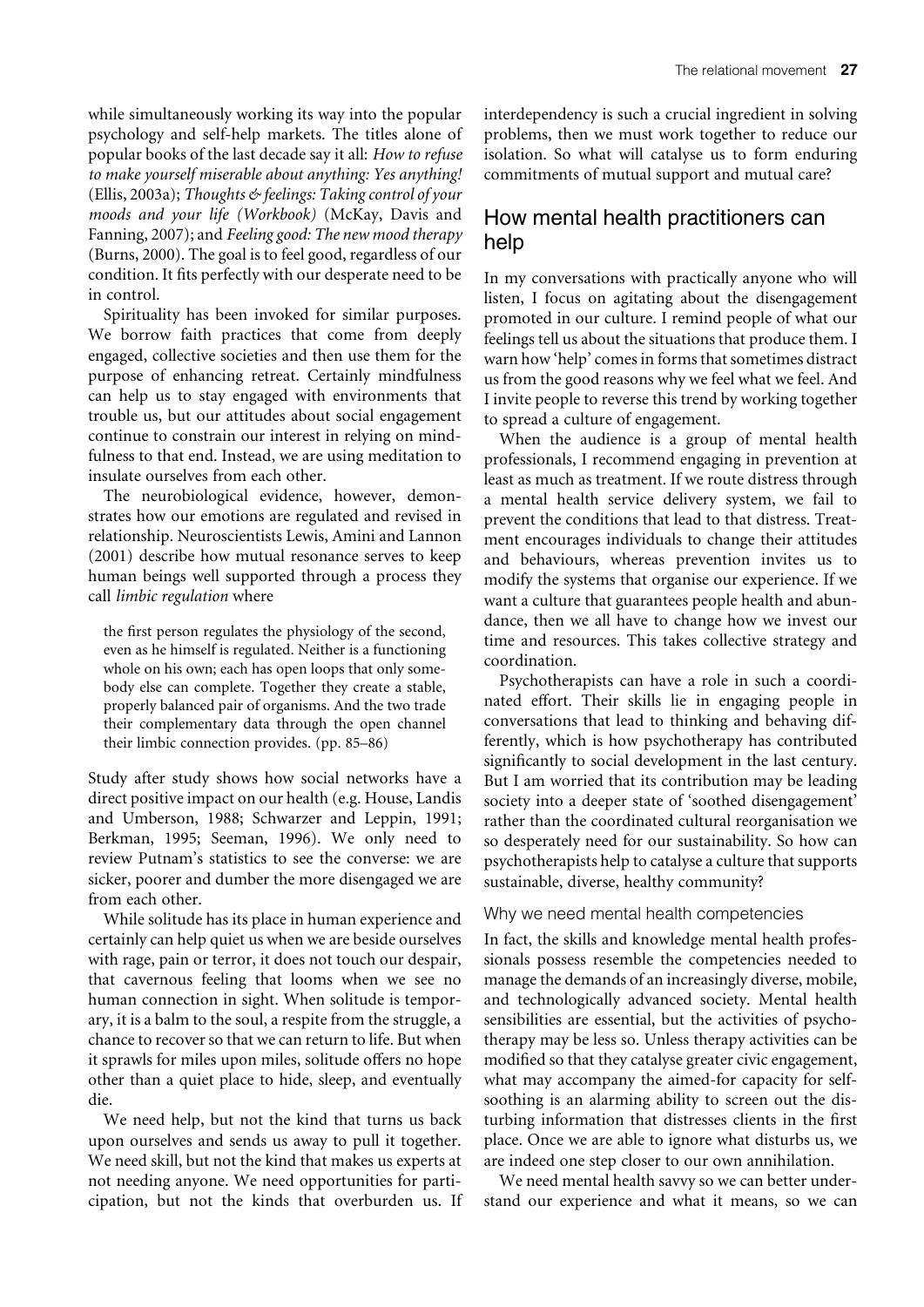better read one another's intentions and muster compassion, and so we can manage the complexities of competing needs in a diverse society. But we must also feel the motivation that comes with being disturbed! We should become agitated in situations which are unjust, including those whose conditions lead to injustice and suffering among droves of invisible, exploited people.

Even so, psychotherapists' opportunities to inspire greater social engagement are constrained by the private service market that sets the public's perceptions of therapy as a form of personal, individualised attention. It is a reality. Changing that market will be impossible as long as it is itself embedded in a broader culture of individualism – the fuel for consumerism. It will most often be the situation in which therapists will have any influence. So how can mental health providers take advantage of psychotherapy to engage their clients in shifting the culture?

### A shift toward leadership development

Helping people to recognise their distress as a relational signal (rather than a malfunctioning nervous system or character deficit) sets the course for a different culture. Thinking about how we develop in relation to our social context prepares us to be change agents. What if psychotherapy could be reimagined as a form of leadership development? Is it possible that therapists are potential capacity builders for social movements?

I argue that pyschotherapists are organising their clients all the time by inviting them to consider alternative ways of thinking. Psychotherapy is a powerful communication channel for social and political values. The kinds of conversations people have with their therapists are seldom replicated anywhere else. Trained community organisers salivate at the opportunity to influence social development at this level.

So, what values are communicated in psychotherapy? Some therapists are pitching the value of selfactualisation and discovery; others a 'healthy' way of thinking; still others the benefit of 'working through' lingering conflicts that interfere with new possibilities. I argued earlier that the Gestalt movement sought to spread radical ecological values, with a deep conviction that whatever we strive for cannot be for individuals alone but must be considered in terms of what is viable, thriving and sustainable for the whole ecology.

Whatever the discourse, psychotherapists inevitably recruit their clients. If you do not believe me, I encourage you to spend a workday trying not to influence what your clients value. Even if you manage to communicate some kind of neutrality about their choices, have you not then constructed a framework in which clients realise they should be able to make whatever decision they want? And is that not a political position of pluralism, grounded in a value of the human right of self-determination? What I propose is that the ideology and intent to recruit be made more explicit, told as a clear, coherent narrative about why human beings are turning to psychotherapy at this point in our evolution and what can be accomplished for the whole ecology through psychotherapeutic means.

Once mental health providers 'come out' as proponents of a particular value system, we can see more plainly how they are leaders. My hope is that therapists will lead social change, so I am interested in reforming mental health service delivery to include interventions that catalyse community building, social action, and leadership development. The mental health providers in such a paradigm would then have the support to focus on developing change agents in the communities and neighbourhoods with which they work. In such a capacity, they could step out and model what others might need some encouragement to try. They could offer commentary on what they are learning in the process. They could trigger courageous acts all around them. Most of all, they could refuse to participate in discourses that ultimately propel people away from one another and into the pursuit of some unattainable state of independence.

Some contemporary psychotherapy approaches have taken a step in the 'coming out' direction. They name their values system 'dialogue' (e.g. Gergen, 2009; Hycner and Jacobs, 1996; Shotter, 1993). But there is so much more to be done if we are serious about creating sustained systemic change.

# The Relational Center: a demonstration project

I founded The Relational Center in 2007 with a vision for catalysing wide-scale, systemic shifts toward a culture of interdependency based on mutual support and collective empathy. The focus was to reverse the harms of social isolation by spreading a culture of community that values solidarity *and* diversity and to rebuild a viable social infrastructure to sustain that culture. The organisation delivers three core products: 1) a mental health project; 2) a community action initiative; and 3) an institute for public dialogue. All three provide training to helping professionals and community organisers and capacity building support to other nonprofit organisations and community groups.

The Relational Center's mental health project serves residents of Greater Los Angeles with a diverse demographic. Over 50% are minorities and close to 70% have incomes under \$20,000 per year. Its public dialogue institute focuses on increasing civic participation citywide, though with a commitment to supporting grassroots nonprofit organisations or coalitions to build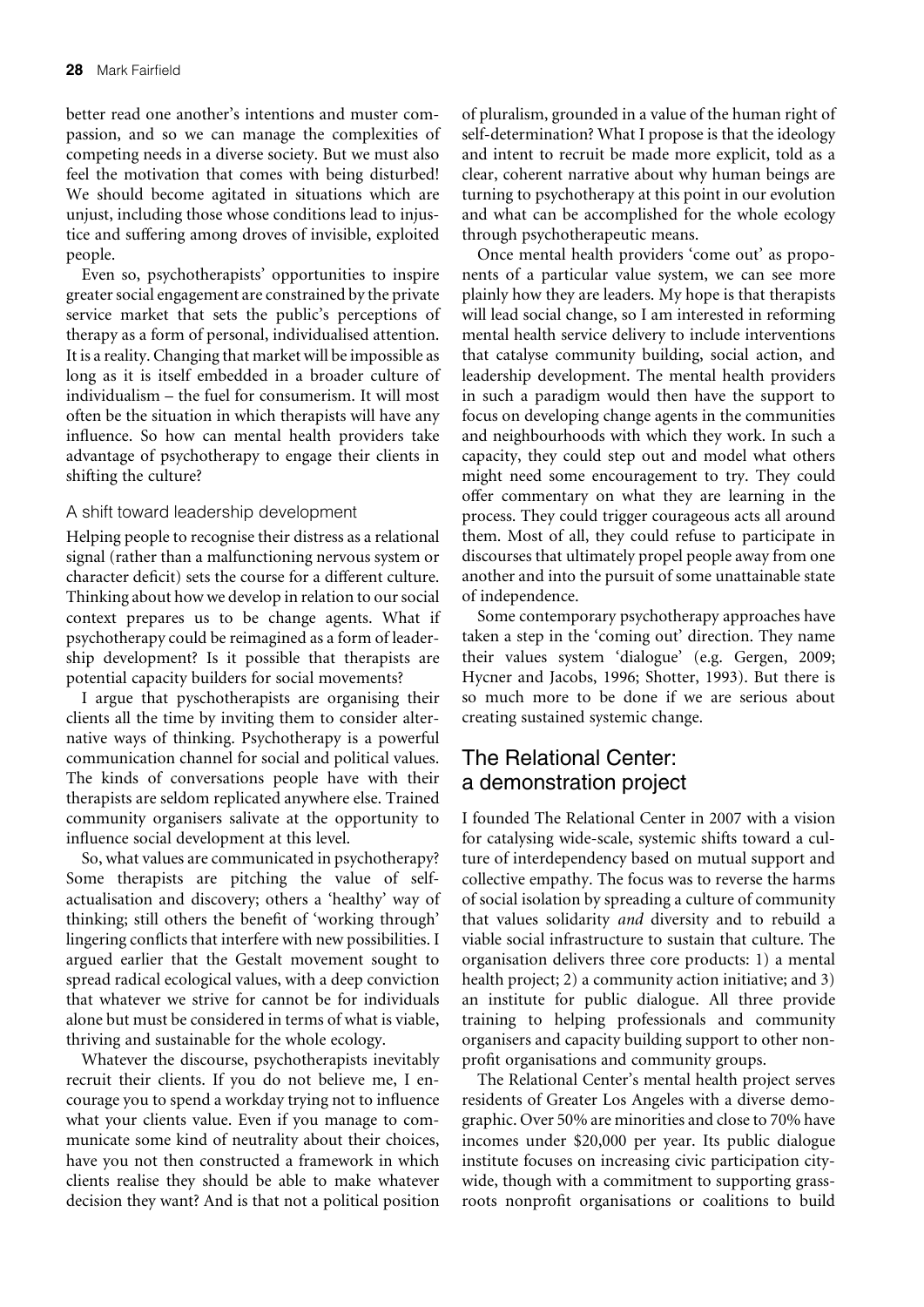their organising capacity. Its community action initiatives target socially marginalised or excluded individuals and groups, offering training in community organising, distributed leadership, strategy development, and group building.

Its institutional structure creates ongoing roles and functions that build and maintain momentum for a broader relational movement. The movement strategy relies centrally on a public education initiative that maps to our so-called 'Pathways to Engagement' – the resources human beings are naturally equipped with for mutual understanding and cooperation. All of The Relational Center's work aims to move communities along these pathways toward compassionate, democratic, and sustainable relationships.

Following a weekend intensive introduction to the relational movement, a public education curriculum rolls out in three modules: (1) empathic mutual attunement; (2) radical inclusion; and (3) sustainable movement building. At the conclusion of this series, participants are given a movement kit ('movementin-a-box') with recommendations for principles, practices, strategies, and a decentralised structure to support the development of self-contained community action networks (CANs). Those networks in turn provide an ongoing context for the further cultivation of the movement's values. Those who are willing are then encouraged to take a role in The Relational Center's institutional structure based on matched skills, professional/ personal objectives and interests.

As specialised professionals in training, The Relational Center's mental health practitioners are taught concentrated strategies that aim to restore their clients' health while simultaneously developing their clients as change agents in the movement. This training is essentially an 'upgrade' to the public education curriculum, with an emphasis on preparing practitioners to support their clients through a version of the public education experience and eventually bridge them into a CAN. Of course, depending on where they are in their relational recovery, some of the time clients will require a more intensive therapeutic course in parallel with peer support. Our curriculum is designed to equip practitioners to use these resources simultaneously.

The next section lays out The Relational Center's core curriculum which is referred to as 'Pathways to Engagement'. The 'pathways' merely underscore the capacities human beings are always already using*,* albeit in ways that reflect accessible supports. Ironically, because support for healthy community has eroded so profoundly, we tend to move along these engagement pathways in a coordinated routine of social isolation and exclusion, qualities we now understand to be the culprits responsible for so much suffering. The proposed curriculum encourages people of all system sizes to develop the skills and access the supports they need in order to stay organised around relational values and commitments.

The dissemination of this curriculum is one of the key components of what has evolved into a *relational movement* – coordinated, widespread mobilisation to build an enduring culture of community that promotes belonging and diversity and a viable social infrastructure to sustain that culture. The further integration of the curriculum into organisational life is taken up in another part of the movement strategy which involves workforce training and organisation development activities. In this work, we coordinate closely with partner organisations, such as 'Relational Change' in the UK/Northern Europe, sharing values and practices of leadership development.

In the following description, micropractices are recommended for mental health providers who wish to expand their understanding of their work as leadership in this social movement.

#### Cultivating empathy: harnessing our compassion

As a consequence of the social neuroscience research of the past two decades, we now understand that human beings are innately capable of reading, regulating and revising each other's neurobiology. Of course, that capability becomes more constrained as we move into more isolating and segregating social arrangements. We must remember that the threats to our social bonds have grown primarily out of the problems we created in our many efforts to minimise our interdependency, so to address those problems we have to find solutions that support us instead to manage this inevitable condition of being tangled up in all our complex social worlds. Why not start by tapping into the resources we are already wired with?

*Sensing* refers simply to our human capacities for sensitivity as a function of being organisms inextricably engaged with our environments. We have in our very bodies critical access to what is happening to and around us, and we can hone our abilities for looking, listening, and feeling in greater degrees of subtlety and complexity. A deep commitment to that kind of skill will look similar to what monastics have been doing for centuries. Some have called it reflection, others meditation, others contemplation. The study of it happens in phenomenology; its strategic implementation can be found in Nonviolent Communication.

Good psychotherapists, especially well-trained Gestalt therapists, will tend to travel the sensing pathway artfully. The Relational Center trains therapists to make use of sensing through focusing and mindfulness practices, such as the following:

. *Feeling* expands our capacity to identify with experience more deeply and to distinguish sense percep-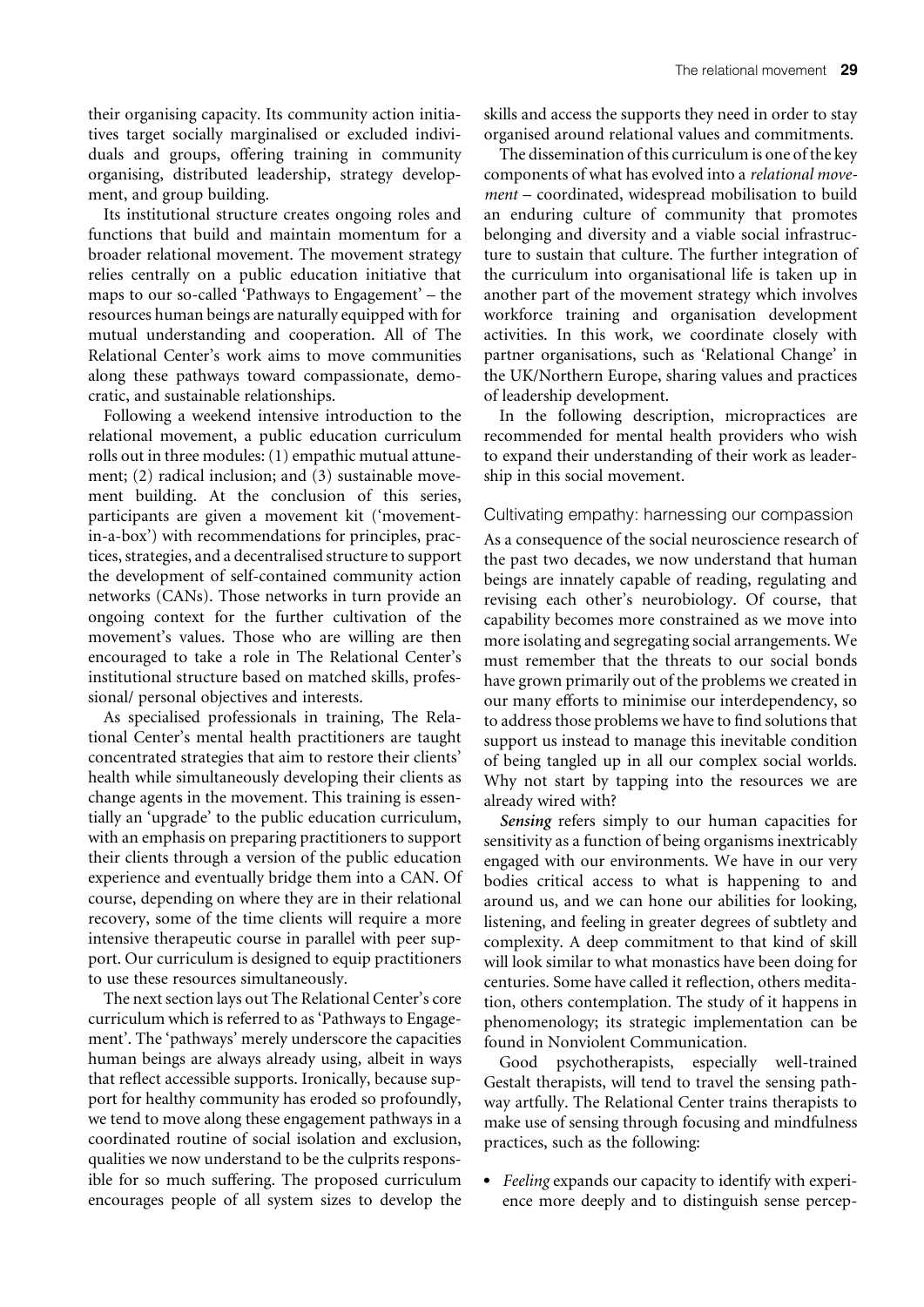tions from the thoughts, ideas, and explanations we attribute to them. This is different from *reacting*, which results when we conflate these dimensions.

- . *Reflection* gradually adds more complexity to our experience by developing a parallel process of noticing what flows from our feelings, especially arousing, distracting, or distressing sensations. This is different from *dissociating*, which results when we remove ourselves completely from embodied experience.
- . *Acceptance* helps us hold *feeling* and *reflecting* in continual balance, neither falling into reactivity nor slipping into dissociation.

*Resonating* is the pathway to our response to what others are sensing. As we develop our ability to balance feeling and reflecting, we can also turn this supported focus intentionally toward others. The more we aim to see, hear, and feel what others see, hear, and feel, the more information we can get about our shared and differing motivations and values. Cross-cultural challenges mostly relate to difficulties tracking unfamiliar or unexpected signals. Attuning to others' experiences, especially the narratives they tell about them, help us transcend what is unfamiliar and build more shared ground.

Again, the best of all psychotherapy is good precisely because it capitalises on attunement to what comes via this resonating pathway. So the clinical skills to practice include the following:

- . *Turning* focuses sensed experience on what emerges in proximity to others with whom we share neural connections (e.g. mammals). This practice increases our access to information that can help us make sense of and affect others' feelings, needs, concerns, and values.
- . *Pausing* before drawing conclusions makes room to notice the assumptions, prejudices, and misunderstandings that shape how we make sense of our experience. This cultivates richer understandings the more we practise it.
- . *Attunement* takes advantage of our mirror neurons (the neurobiological tools we use to relate to and shape the experience of others) by synchronising our regulation actions with one another, especially the pace of our breathing, the direction of our gaze, and the volume/tone of our voice.

Moving along these pathways in the direction of socially complex arrangements requires practices that distribute responsibility for awareness to relationships rather than to individuals. In other words, we have to think and behave in ways that assume our perceptions and feelings are coordinated relational events. This is a departure from Nonviolent Communication in which

we would identify our individual needs prior to negotiating them (nonviolently of course). A relational reframe helps to encourage the assumption that perceptions and feelings are constructed out of a web of corresponding, interpenetrating conditions (i.e. the field). At some level, all experience is co-action, so we need a reorientation to understanding perception as something we are doing together.

How do these practices show up in psychotherapy? Our therapists contribute to an empathic culture when they agitate us to notice the difference between a world of desensitisation and a world of compassion. We feel that agitation most when we notice our patterns of attending and ignoring. Focusing our attention repeatedly on insulating pursuits will produce narrower bands of awareness that reduce our sensitivity to systemic interconnections and remove us from the social complexities in which we are wired to thrive. The discipline of putting our sensing and resonating capacities into the service of complex awareness interrupts that divestment and lays the groundwork for more successfully coordinated interdependence.

Here is an example: when we say, 'Now I'm really frustrated!' we would benefit from hearing back, 'I wonder how we are doing this frustration together?'. Granted it's an odd statement to make in a culture that assumes frustration is something that happens to people whose brains are built to process information in that way. Indeed, as long as we insist on thinking of human beings as machines, we will never escape that orientation. But if we see human beings as organic processes, we would recognise how our experience is fluid and dynamic and integrative.

In a psychotherapy encounter, instead of being asked 'What are you frustrated about?' we need to hear, 'While you're feeling frustrated I'm feeling uneasy. I wonder how these things fit together?'. If we tune in to what resonates about each other's experience, our embodied sense (which is not actually mine or yours but really ours) informs everyone involved. All these felt experiences inflect various facets of our shared context and help us make sense of our responsibilities to the systems that sustain us. I need others to register when I feel frustration, because that feeling points to thwarting conditions that others are involved in maintaining. If I can engage you in caring about my wellbeing enough that you reevaluate your habits and values to include my needs, you now have my loyalty. We are building up our shared social capital in every moment we accept how our needs and feelings are interconnected.

Our faithful witnesses can provoke us to notice how we are constructing experience together. Most often what we feel reflects what other people are feeling who are near us. Truly, we are most likely to have experiences of mutual 'recognition' because that is what we need in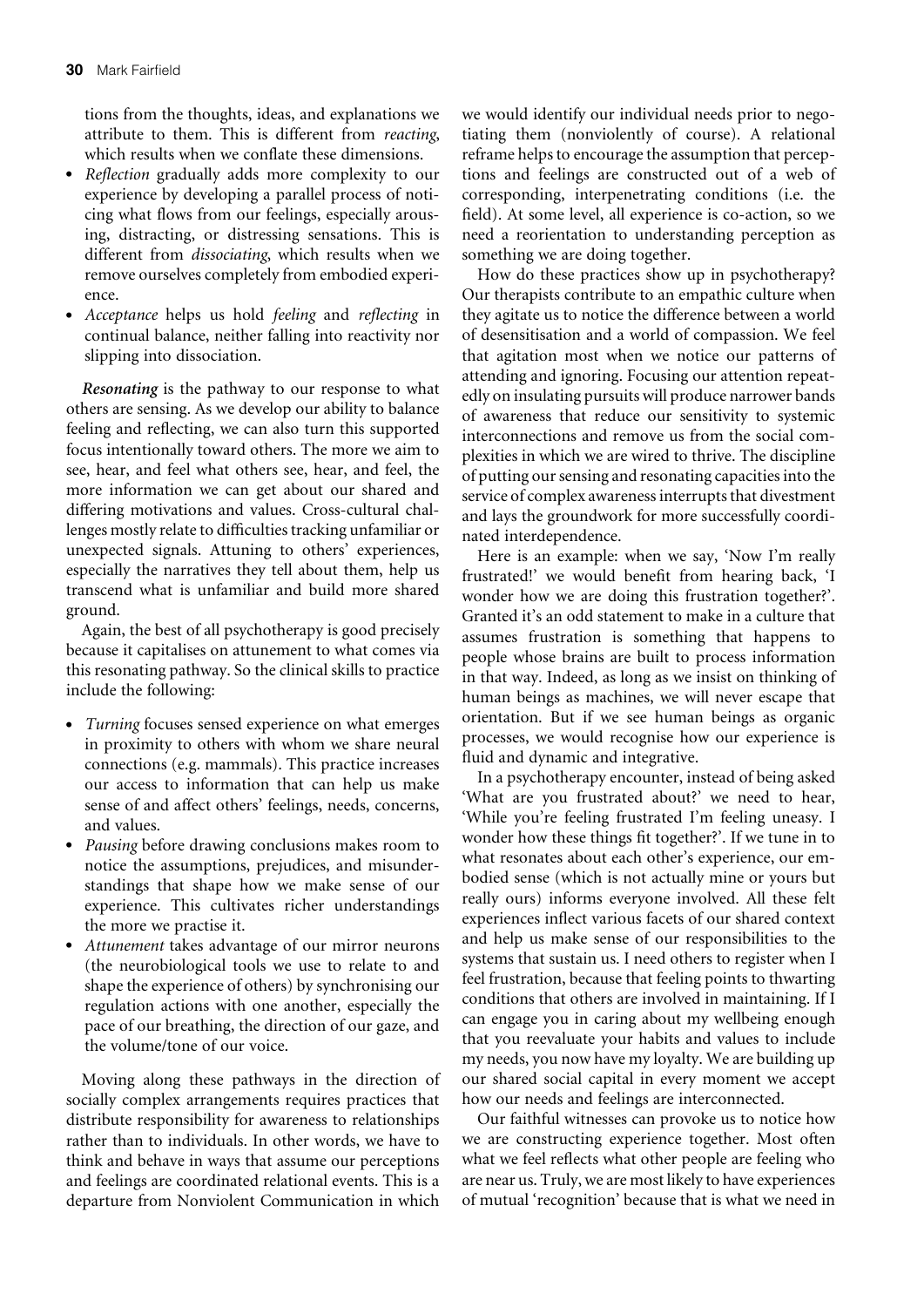order to manage our human condition – and that is what our mirror neurons give us the ability to do. The realisation of a basic, given relatedness helps us to navigate sometimes complicated social scenarios, which we must do if we want to coordinate a culture that values the sustainability of thriving, diverse life.

#### Radical inclusion: going it together

The more we tune in, the more we notice the throughlines that bind us together, but also the varieties of our human experience. In a global and technologically sophisticated world, we are increasingly exposed to greater degrees of diversity. The more we discover what is 'other', the more we are confronted with our own perspectives as exactly that – angles or frames that affect how we each see the world in different ways. With this comes the end of any notion that perspectives are universal, but as we apprehend that other people see the world differently, we also tend to judge the 'intelligence' of those perspectives. So finding out what is intelligent about others' perspectives is a key practice of cultural humility, one that makes wise use of our human capacities for *exploring* and *appreciating*.

*Exploring* is the pathway to our attraction to novelty and diversity. Contrast and surprise drive our development to integrate. When we follow our curiosity by wondering and questioning, we get information that sharpens the blurry shapes we think we see through our mirror neurons, shapes we organise based on shared assumptions. Short of acute suffering, outrage, or ecstasy, most of the nuances of how people feel can only be understood by knowing more about their stories, including their cultural narratives. So our capacity for engagement is expanded by strategies for exploring further what is not immediately obvious: it could be called field or systems thinking, critical theory, or postmodern epistemology. All of these discourses point to the same conclusion: we know less than we think we do.

Hopefully, psychotherapists are listening carefully for the big stories that give meaning to their clients' feelings, needs, and values. The inquiry skills to practice include the following:

- . *Scanning* makes use of our human sensitivity and mobility, resources we have as the result of our need to detect from all directions the conditions that affect us.
- . *Questions* grant us the opportunity to consider our assumptions in light of new information, which supports our flexibility to adjust ideas and beliefs.
- . *Deliberation* helps us consider possibilities in depth as we begin to narrow down the important factors relevant to a particular line of inquiry.

In a culture of inclusion we would involve each other

in the ways we think and speak and make room for divergence. Practitioners have the opportunity to generate that kind of culture. One example worth mentioning is the use of transparency. Consider the different impact when you imagine hearing these paired statements: 'This is part of your pattern of avoiding intimacy' vs. 'I am noticing something I don't yet understand. I feel like I cannot connect with you right now . . . something I've felt before in our relationship. But I don't yet know how to make sense of it.' Psychotherapists are often tempted to proclaim a wise conclusion and deliver it in polished form to their clients. Aside from the obvious possibility that their conclusion might be wrong, such a pat delivery communicates the value: 'I'll do this bit of work for you. That's my job. I know better so I won't be needing your help.'

*Appreciating* takes the inquiry to another level. Beyond mere understanding – which is an accomplishment on its own – recognising the intelligence and wisdom of others' experiences serves as the cornerstone for a radically inclusive culture. It is not enough just to tolerate one another. If we are going to transcend the tribal boundaries that interfere with our sense of belonging to a wider human community, we must discover what is beautiful and strong about the many varieties of the human condition. Appreciative inquiry takes exploring to this deeper place by leading with the assumption of others' resilience.

This skill is where we often start to see psychotherapists opt out of a countercultural project. Much of the education psychotherapists receive is 'problemsaturated', meaning they are trained to look for deficits and pathology and aim to interrupt them. Gestalt therapists are more likely to assume their clients are always moving toward growth rather than illness, but the appreciative emphasis pushes this further. When we take huge risks – e.g. drug injection, frequent unprotected sex with multiple anonymous partners, the choice to stay in violent relationships – our care providers often try to stop us because they have a fixed idea of what is healthy. But health is context dependent, so how do pyschotherapists come to appreciate what seems like an obvious 'self-destructive' behaviour pattern?

Our safest bet is that everybody is drawing conclusions about us – and about our contexts – without our consent. We therefore need a practice that ensures we have the chance to influence those decisions, especially when they affect our access to resources (like diagnoses, for example). We need to know what our 'helpers' are thinking about us, so in the spirit of appreciation, mental health providers need to practise these important skills:

. *Transparency* invites others to notice and acknow-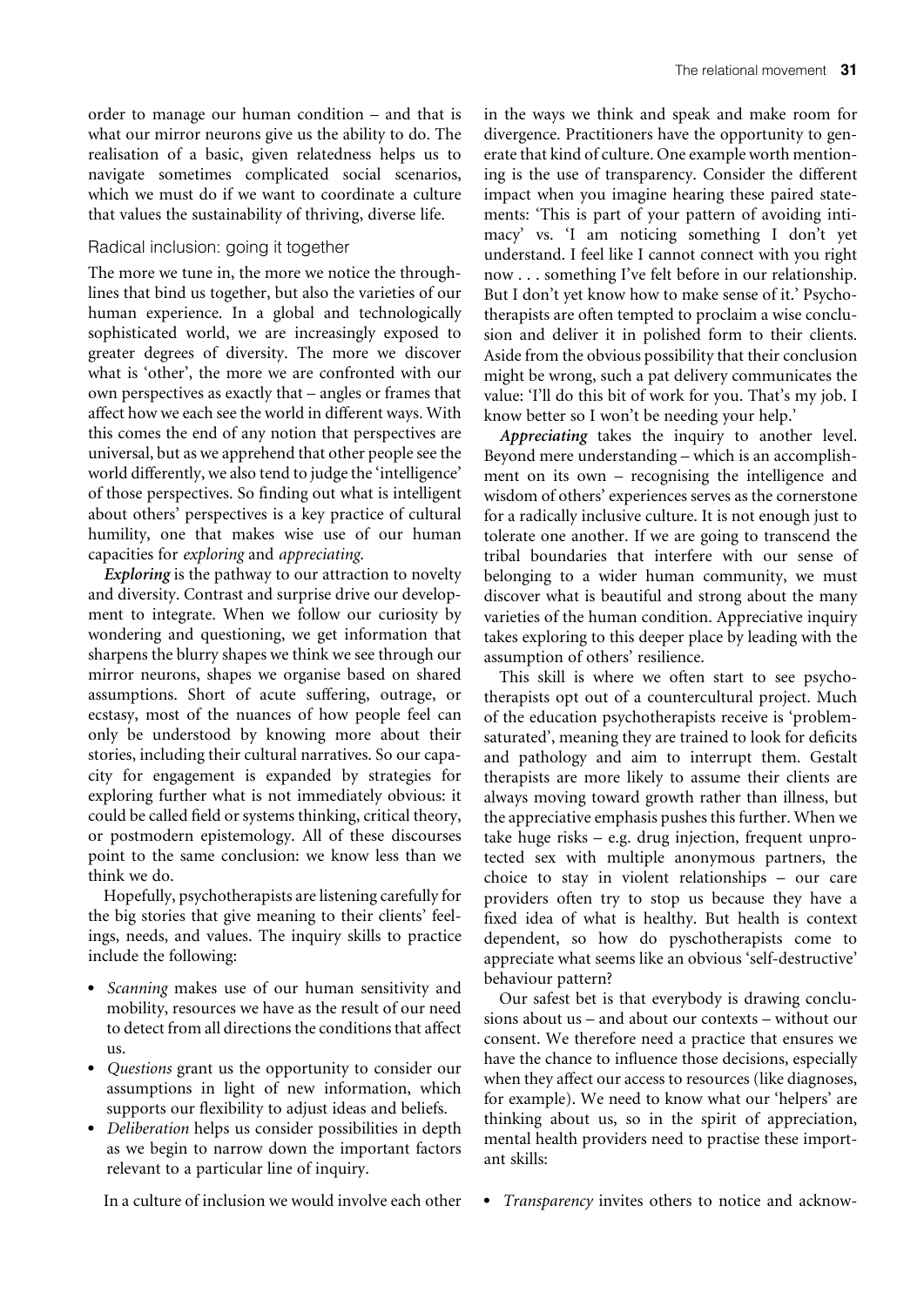ledge what we are feeling and thinking, granting them access to our motivations and needs so they can share in our concerns and make decisions with us. Decisions include thoughts, ideas, opinions, and conclusions.

- . *Divergence* encourages others to bring their potentially divergent views or unfamiliar experiences into the conversation, even when it might rock the boat. We need diversity to ensure our decisions are adequate to the needs and concerns of the widest sphere.
- . *Shuttling* helps us develop both breadth and depth in the themes that emerge in complex conversations, especially in groups or communities. This skill is critical for competent group facilitation.

When we appear to need help, and especially when we exhibit signs of distress, it seems we get a flood of offers even from people who have never before aimed an ounce of care in our direction. Chalk it up to mirror neurons. But the problem is that most of the time what people offer us doesn't really scratch the itch. It is nearly always because they have not practised exploring and appreciating with us, so their questions are not grounded in curiosity and appreciation for the reasonableness of the dilemmas in which we find ourselves. Until people really get why something makes utter sense, they are of little help when the time comes for change.

Also, because the change we want is something we hope will stay changed, we really need a village to maintain the change with us continually. So we do need help, often lots of help, but people cannot collaborate with us effectively when they are not including our perspectives and needs. So we have to stop ourselves (and each other!) from interrogations and interventions that come prior to an adequate period of deep appreciation.

We all know what it feels like to reach for understanding or empathy and instead get rapid fire questions and premature advice. Even so, we can all fall into doing that with others, even though we know how unsatisfying it is to receive it. Driving the whole pattern is empathy – we feel one another's distress and want to act *now* to end it. But of course, while that can bring temporary relief, it seldom leads to any kind of real, lasting change.

On the other hand, empathy without action can fall quite flat. The bridge between feeling compassion for others' suffering and joining them to attack the causes is the process of radical inclusion. People become excellent resources with brilliant ideas and plenty of helpful energy when they see our dilemmas as we see them and feel their impact as we feel them. Until then, helpers are often little more than reassuring nuisances.

How do these practices show up in psychotherapy? Our therapists are in a position to catalyse a helping culture for us, one that offers compassion for suffering and invites shared responsibility and creative innovation. Anyone who has assumed a helping role knows from experience how compelling is the call to action when it is voiced from a place of distress. The best support offers something we couldn't access before, but also stimulates the creation of a new pattern of supportbuilding that taps into a wider base and prevents overburdening only a few sources. The all-too-familiar plea for help to relieve an unbearable feeling is a real, strong signal that someone has become overly responsible for carrying what should be a shared responsibility. To inspire us to spread that responsibility around to more people, our therapists can provoke us to notice more than one person who helps us 'tolerate' our suffering. The solution is to reorganise the situation, recruiting additional support from sources that can reasonably be expected to contribute to change over the long term.

But postponing heroism can be very challenging in the face of urgency. Someone you care for may plead with you, 'Stop me from taking all the pills! I just want to end it now.' Of course, in that very moment, an intervention is paramount. But what if those moments recur? What if they happen every day? The need stretches beyond an understanding response from one person, even one very competent and devoted person. So the answer may have to be more of a question, 'Who are all the people we would need to involve if we were to make your distress more tolerable?' And then of course comes the complex coordination of resources that no amount of soothing or insight can ever replace.

We need a balance between support to endure whatever is already emerging and a nudge or a reach that helps us trigger a chain of events to bring about sustainable change. We need both empathy and partnership. The practices of exploring and appreciating together form a bridge that takes us into effective collaboration for lasting change.

#### Movement building: relational leadership

We need to make relationships work, even when they are daunting, so we can maintain the connections that keep us healthy, but for that we need skills to negotiate the conditions of relating across complex differences, and we need opportunities to put those skills into practice in coordinated collective efforts. If you are doing your own thing and I am doing mine, we can certainly benefit from each other's presence – assuming we are both in good moods – but until we are working on the same project we are not finding solutions together.

*Collaborating* is people working together. It does, in fact, take a village – an actively engaged community – to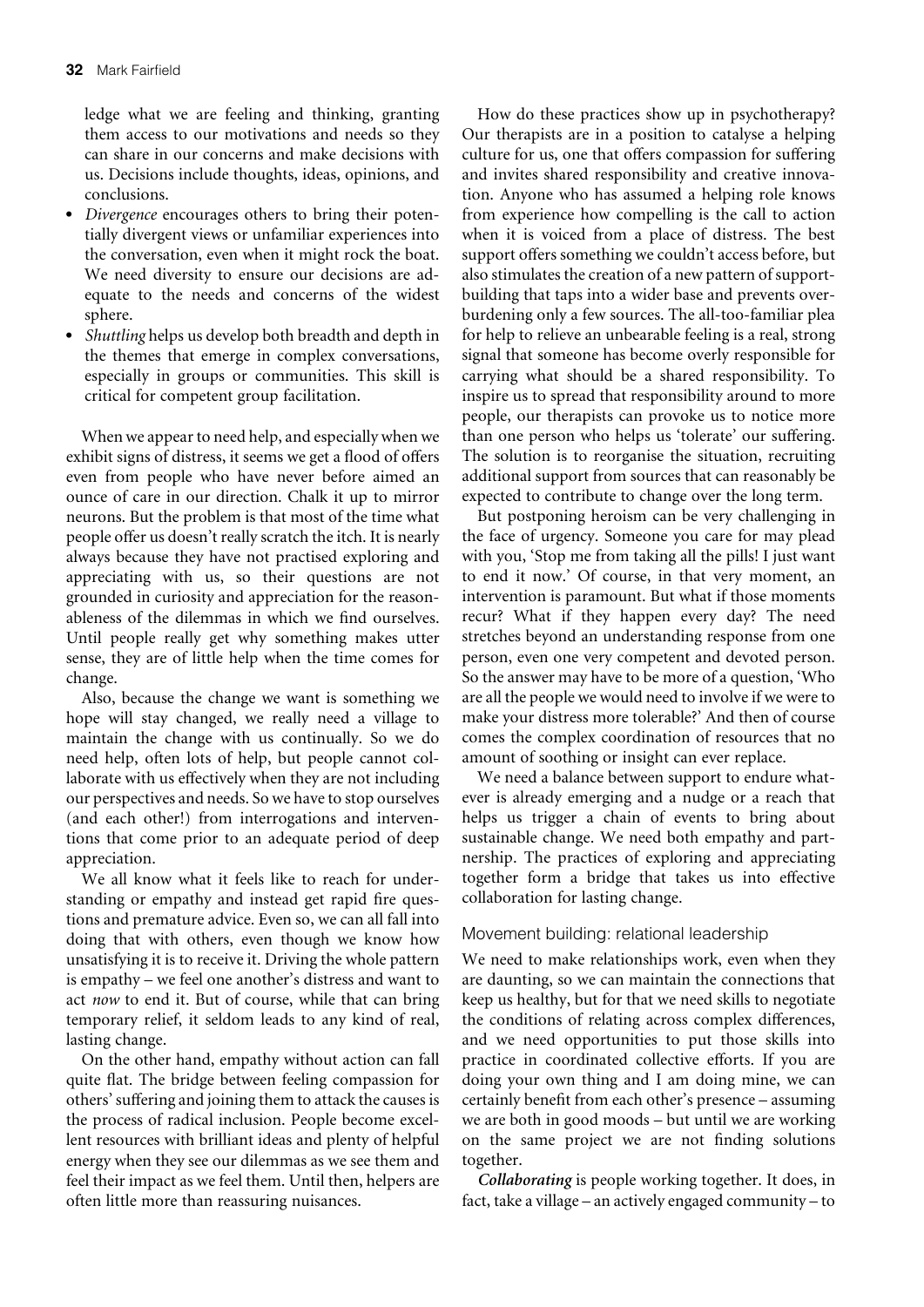activate all the health benefits Putnam diligently inventories. But psychotherapists usually struggle with collaboration, mostly because they are taught to take the role of a caregiver, assuming a quasiparental responsibility for clients. Real collaboration means therapists have to need their clients as much as their clients need them, and for that to happen, therapists and clients have to find roles that allow them to share responsibilities with one another to bring about benefits that affect everyone. In short, they would have to move from a service provision paradigm to an organising paradigm.

Because they are working not only as care providers but also as leaders in a social movement, The Relational Center's mental health practitioners are equipped to build these collaborative skills:

- . *Coordination* supports us to set goals that incorporate the hopes and longings of those involved into one collaborative plan.
- . *Distribution* involves spreading responsibility among all members of a work team to create more manageable and sustainable arrangements.
- . *Protection* helps us minimise harm by pooling risk, watching out for each other's best interests, and redefining wellness in terms relevant to our shared vision.

Assigning the task of care to an 'expert' (which is not the usual human arrangement) promotes an unsustainable leadership culture in which we come to depend too heavily on heroism while ironically perpetuating the opposite myth that mature human beings learn to get their needs met on their own.

For example, when we compare ourselves to our therapists, saying 'I want to be like you – sturdy, put together, wise', we need their response to be, 'Whatever I muster when you see me as 'sturdy', I assure you it comes from many people in my life working together to support me . . . I am only as 'put together' as the community that holds me'.

What we need – and what has worked to preserve our species for millennia – is an ongoing situation of shared responsibility. But that requires trust. In expert servicedelivery we replace trust-building with entitlement – the right to proper care that comes with a contract requiring experts to be trustworthy at risk of losing their credentials.

On the other hand, when we cannot compel others to provide us with the quality of care we need, trust will probably not come any more easily. This is especially the case when we do not appreciate the wisdom of others' perspectives.

*Cultivating* is about locating renewable sources of support and distributing risk and responsibility. Those conditions often result from the work of skilled community organisers who inspire cooperation and interdependency. Psychotherapists who have not been trained in group-building of this nature – which includes the ability to recruit others into and facilitate collective action  $-$  are likely to create fewer lasting benefits for their clients, especially for those who are isolated and segregated. Sustainable change is cultivated through well-organised group effort.

The Relational Center's mental health practitioners are trained in group-building strategies that agitate and inspire clients to create continuous, renewable sources of life-affirming support. They build these cultivating skills:

- . *Visioning* a shared picture supports well-coordinated efforts to implement our values.
- . *Organizing* involves enacting our shared vision through daily practices that model our priorities and commitments.
- . *Sustaining* makes our shared vision a permanent reality by attaching it to enduring, renewable structures and resources.

Engagement that is organised – with a rationale for membership, terms of purpose, and acknowledged rules for participation – serves a key function in sustaining community life and therefore individual health. We feel the most disengaged from groups when we believe we do not need them, but when groups are doing something that meet an important need, a need we could not meet through private effort, we have the motivation to join.

In those few states in the US scoring high on Putnam's social capital index we find communities collaborating in droves. But in these communities we also find plenty of built-in opportunities that support collective action, including parent teacher associations, neighbourhood associations, social clubs, and voluntary organisations. The key elements these opportunities share in common are (1) structured activities, (2) regular meetings, and (3) shared need. These seem so basic and simple that it is difficult to imagine they would make much difference to our health, but on closer inspection, it becomes more evident how these elements transform our isolated worlds by cultivating the continuous conditions that maintain change.

Parent teacher associations illustrate this well. Studies show that students at schools with active PTAs score considerably higher on standardised test scores than students at other schools. Parents who know this get active in the local PTA. Whether or not they enjoy the specific activities at regular meetings, or would rather be doing something else, or are feeling pulled by other demands, parents show up at PTA meetings because they need to participate in shaping the quality of education for their children. They know they cannot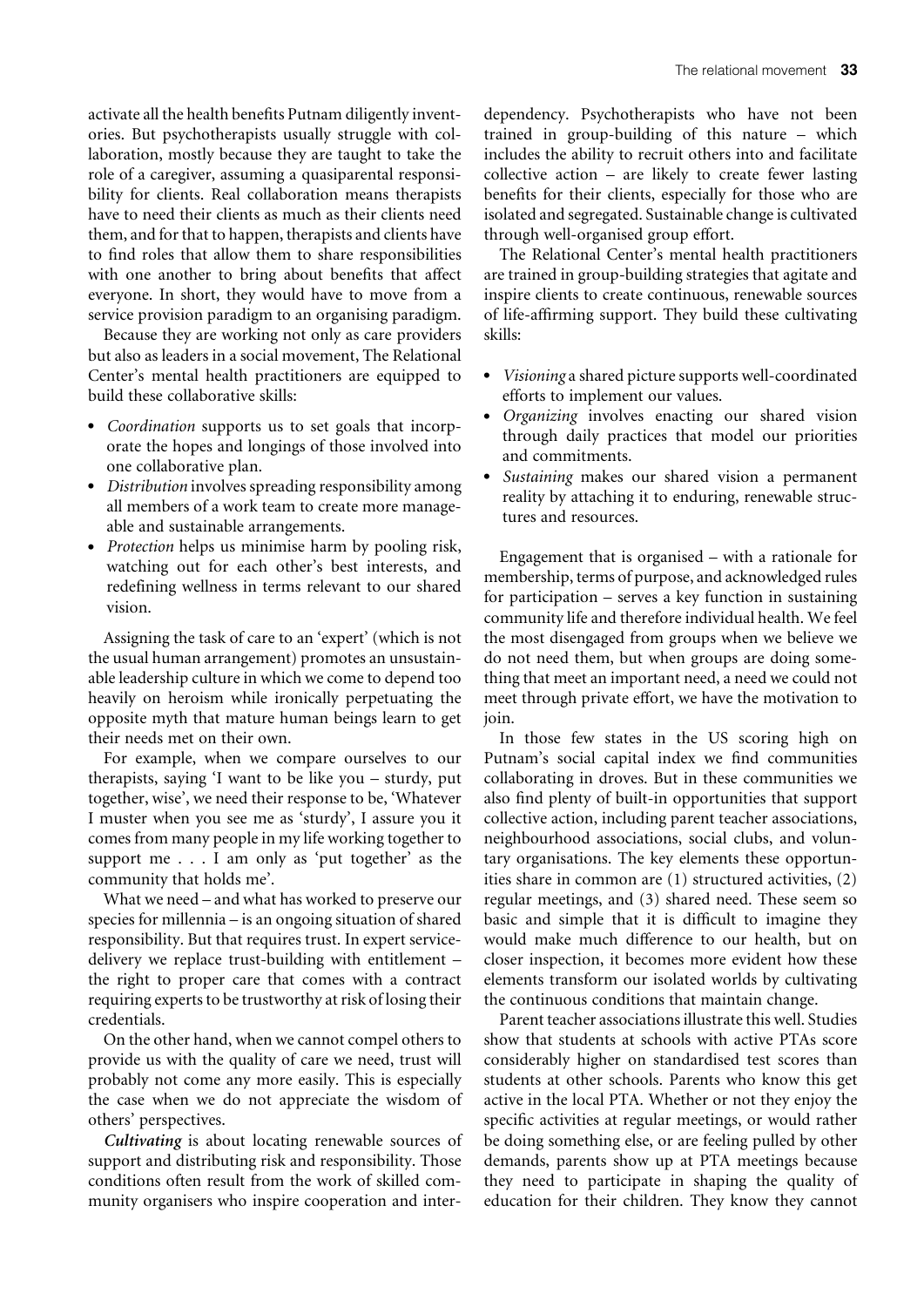have an influence without joining, attending meetings, and participating in decision-making.

Human beings need continuity. While a formal structure itself creates something substantial, a regular diet of partaking in it creates the continuity. Whatever the context, relationships are more successful the more consistently we tend to them. Though flexibility is important, especially in relation to diverse needs, too much flexibility can feel like transience. Continuity signals that we are part of something that does not leave us behind. Times change. People come and go. We have learned we are supposed to accept this, but an environment where too many ties are dissolving is unacceptable – literally, neurobiologically, we do not tolerate the discontinuity. It is the source of trauma.

How do these practices show up in psychotherapy? Mental health interventions are effective at encouraging collaboration when they inspire us to think more carefully about how we coordinate our relationship networks. For example, when we say to our therapists, 'I've been more depressed lately,' we need to be recruited back into what we once knew: that depression is a relational event signifying an impoverished or consistently thwarting social field. A sure way for a therapist to restore that awareness would be to ask, 'Who do you do your depression with?'.

Once we recover our temporarily forgotten memories of the significant figures coordinating our emotional experiences with us – partners, friends, neighbours, coworkers, etc. – we can bring them into our conversations with our therapists, something we should be invited to do routinely. We need others in there with us as we try to understand the struggles and longings that rightly occupy our attention, and we need a portion of the leadership responsibility. Contributing to the conditions of our own health is a critical stimulant for growth and resilience. Wherever there are professional habits that discourage psychotherapists from cultivating these conditions, a reexamination is in order.

## The quest for wellbeing

The problem with interdependency is not that it makes us weak. On the contrary, dependence on a diverse range of solid supports may well be the definition of strength. While it will take some adjustments to confront the myth of independence and work through the deep shame we have come to feel about needing help, the greater difficulty lies in the dread that we feel when we cannot tolerate the very people with whom our wellbeing is entangled. While we need each other profoundly, the familiar story of personal happiness casts our dependency on one another as a temporary evil that must be overcome. Ironically, psychotherapists are mostly trained to lead us away from that evil.

On our way to therapy we are very likely leaving our communities behind, not simply because we believe we should be able to go it alone, but because we have little confidence in a community's capacity to handle our unique interests and needs. Our shame about having needs of course complicates matters by making us feel that our vulnerabilities are burdens to the community, masking that the bigger problem lies in our fear of being mishandled and dropped. We can see this dilemma intensify when we have ideas, feelings, or values that put us in conflict with the collective (e.g. those of us who do not identify as heterosexual). In that case, if we want our feelings and needs respected we must leave the village and either found one of our own or build a fort somewhere far away from the people who do not understand us.

But we do this always together. If I leave, you let me go. If you misunderstand me, I give up on understanding you. If we hurt each other, we agree to avoid each other. Always in the ground of our social worlds is the capacity to coordinate action, even if what we are coordinating is avoidance and withdrawal.

Our isolation is orchestrated. I am tuning my instrument always to yours as we rehearse together our best attempts at sustaining ourselves. Sometimes we play the music of isolation. But our very success at keeping each other at bay has required this coordinated action, evidence that we can collaborate. It is our nature to work together. So it appears that we have the opportunity to use our natural ability to live in concert, respecting the rich variety of our expressions of human experience and realising our potential for strength and health in community.

## References

- Ainsworth, M., Blehar, M., Waters, E. and Wall, S. (1979). *Patterns of attachment: A psychological study of the strange situation.* London: Psychology Press.
- Berkman, L. F. (1995). The role of social relations in health promotion. *Psychosomatic Medicine*, 57, pp. 245–254.
- Bowlby, J. [1969] 2nd edition (1999). *Attachment. Attachment and loss* (vol. 1). New York: Basic Books.
- Burns, D. (2000). *Feeling good: The new mood therapy*. New York: Quill/Harper Collins.
- Ellis, A. (2003). *How to refuse to make yourself miserable about anything: Yes anything!* New York: MJF Books.
- Fairfield, M. (2010). Dialogue in complex systems. In Hycner, R. and Jacobs, L. (eds.), *Relational approaches in Gestalt therapy* (pp. 193–219). Cambridge, MA: Gestalt Press.
- Fairfield, M. and O'Shea, L. (2008). Getting 'Beyond Individualism'. *British Gestalt Journal*, 17, 2, pp. 24–38.
- Fogassi, L., Ferrari, P. F., Gesierich, B., Rozzi, S., Chersi, F. and Rizzolatti, G. (2005). Parietal lobe: from action organization to intention understanding. *Science*, 308, pp. 662–667.
- Gallese, V. (2001). The 'Shared Manifold' hypothesis: from mirror neurons to empathy. *Journal of Consciousness Studies*, 8, pp. 33–50.